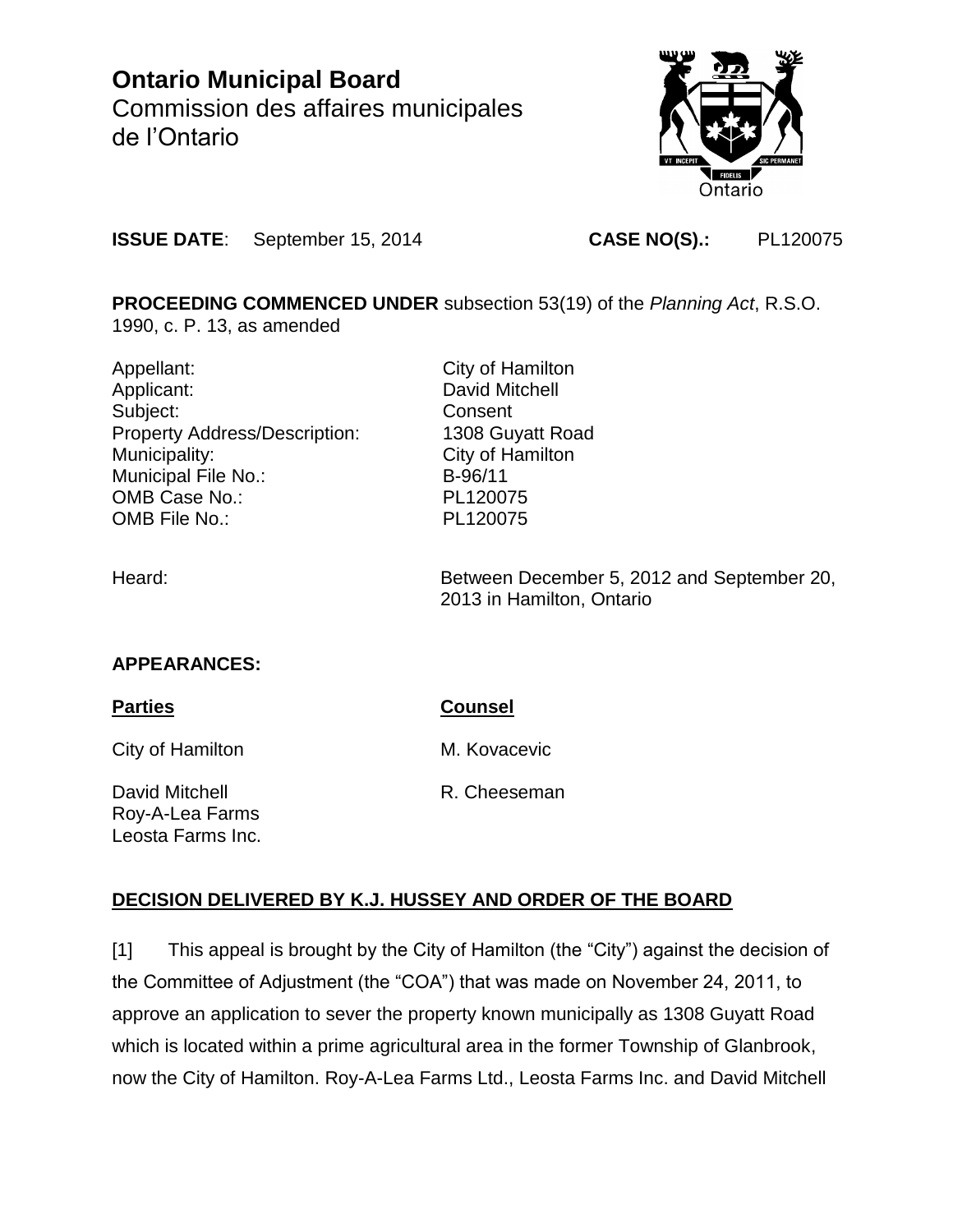(the "Applicants") propose to sever a lot which contains an existing detached residential dwelling that was developed as a permanent farm help dwelling. The Applicants argue that the residence is surplus to the farm operation as result of a farm consolidation and can therefore be severed in accordance with provincial and area specific policies. The City objects to the severance on three grounds: 1) a farm consolidation has not occurred; 2) a farm help house is not a residence eligible to be severed on its own lot even if it is considered surplus to a farming operation, and 3) the new lot must, but fails to satisfy the Minimum Distance Separation ("MDS") requirements.

#### **Background in brief**

[2] The lands were owned by David Mitchell, and had been farmed by four generations of the Mitchell family. It consists of two separate parcels divided by a hydro corridor: north of the hydro corridor is a parcel that is 96.72 acres and south of the hydro corridor is a 50.0 acres parcel that contains the original farm residence, a livestock barn and other accessory buildings, as well as the farm help house in question. Mr. Mitchell operated a dairy farm and built the farm help house in 1999 for his sister Myra James and her husband who assisted with the dairy operation. The farm help house was a legally permitted development, described as "a bona fide permanent farm help house" in the Development, Maintenance and Use Agreement signed by the Corporation of the Township of Glanbrook and David Mitchell on May 14, 1997. The development was implemented by site plan control.

[3] In 2001, Mr. Mitchell's dairy quota ended; the dairy operation ceased and the barn was stripped of all its dairy finishes. Mrs. James and her husband continued to occupy the house although their assistance on the farm was no longer required. Mr. and Mrs. James are still the occupants of the house and are desirous of purchasing it from the new owners to continue living there.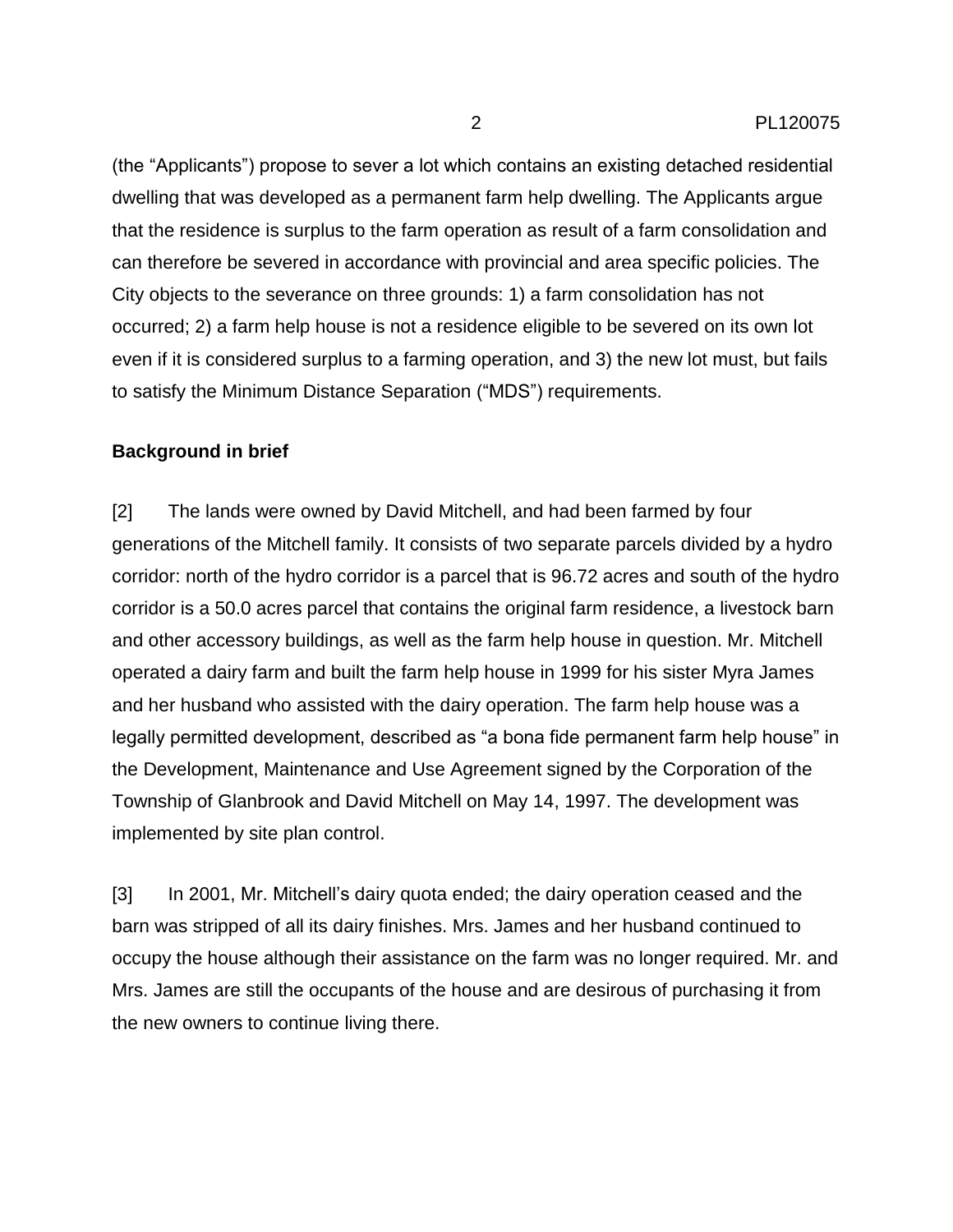## **Previous Applications**

[4] This property has been the subject of previous applications for consent to sever the farm help house. The first was made in 2007, which was granted by the COA, and that decision was appealed to the Ontario Municipal Board by the City and one other individual. Prior to the hearing, Mr. Mitchell advised that he did not wish to proceed. There was no hearing and the Board, by administrative order, allowed the appeal.

[5] On October 24, 2011, Mr. Mitchell and Mrs. James, again applied to the COA for consent to sever 1.26 acres from the south parcel containing the farm help dwelling. On November 24, 2011, the COA once more approved the application. On February 9, 2012, an amended application was submitted which named Roy-A-Lea Farms Ltd. and Nikolas and Kylene Oreskovic, as intended purchasers and Applicants.

[6] In May 2012 the 50-acre parcel south of the hydro corridor containing the farm help house, the original farm residence, the livestock barn and other accessories buildings was transferred to Leosta Farms Inc. and the 96.72-acre north parcel to Roy-A-Lea Farms Ltd.

## **The Witnesses**

[7] The Board received expert opinion evidence from land use Planners: Mark Dorfman, retained by the City; John Ariens, retained by the Applicants; Agrologist Jerome Haggarty retained by the Applicants and provided opinion evidence on trends in Agriculture and challenges relating to surplus dwellings. Mr. Haggarty also provided his understanding of the holdings and the operational structure of Roy-A-Lea Farms Ltd., Michelle Spoelstra, one of the principals and the secretary/treasurer of Roy-A-Lea Farms Ltd. presented evidence on the history, structure, holdings and the individual roles of family members in their farm business.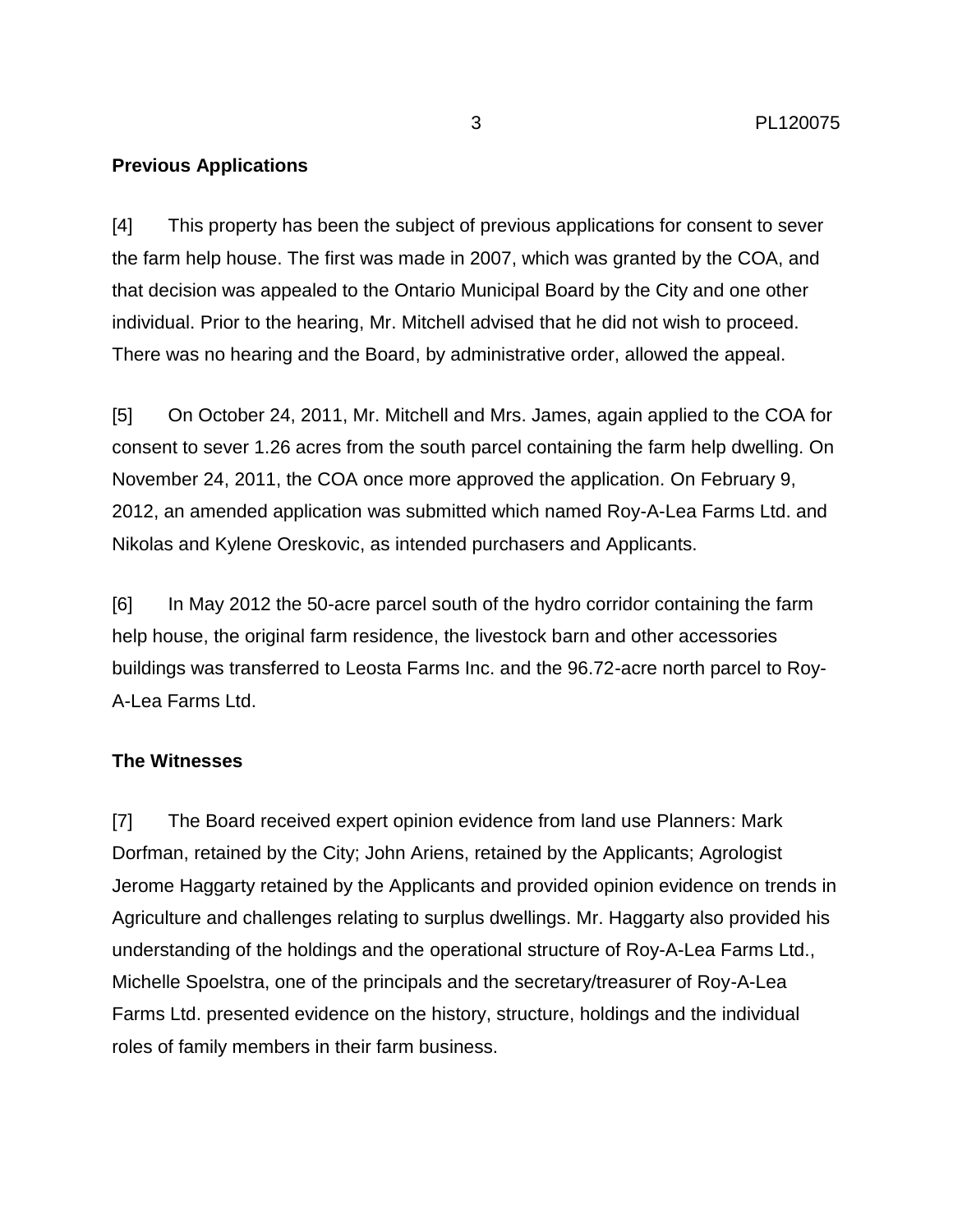## **The Farm Operation**

## Roy-A-Lea Farms Ltd.

[8] Roy-A-Lea Farms Ltd. was established in 1989 by Randall and Michelle Spoelstra, who are shareholders. The business started out as a small dairy operation and has evolved into a sizeable farm operation of 2,200 acres, which is contained within multiple parcels of land. Of this land area, 400 acres, which is not contiguous, is owned by the Spoelstra family and the remaining 1,800 acres, also not contiguous, are leased.

[9] The farming operation is primarily cash crops and there is a small dairy and livestock production, which the Spoelstras do not intend to expand. The Spoelstra family, Randy and Michelle, their son Andrew and son-in law Nikolas Oreskovic, are fully employed by Roy-A-Lea Farms Ltd; Kylene Oreskovic, the wife of Nikolas Oreskovic and daughter of Randy and Michelle Spoelstra, is a school teacher and has minor responsibilities on the farm. She assists with barn maintenance. The lands owned by Roy-A-Lea Farms Ltd., Andrew Spoelstra, and Leosta Farms Inc., are combined as one farming operation conducted by Roy-A-Lea Farms Ltd.

## Leosta Farms Inc*.*

[10] Kylene and Nikolas Oreskovic are the Directors of Leosta Farms Inc., the purchaser of the 50 acre parcel south of the hydro corridor at 1308 Guyatt Road (consisting of the farm help house, the original farm residence, the livestock barn and other accessory buildings). Michelle Spoelstra testified that the lands registered in the name of Leosta Farms Inc. are held in trust for Roy-A-Lea Farms Ltd., which assumes all the financial responsibility for the lands. A signed Declaration of Trust between Leosta Farms Inc. and Roy-A-Lea Farms Ltd. was presented in evidence (Exhibit 3, Tab 38, p. 225-19). It states that the lands registered in the name of Leosta Farms Inc. are held in trust for the beneficiary Roy-A-Lea Farms Ltd. Also presented were the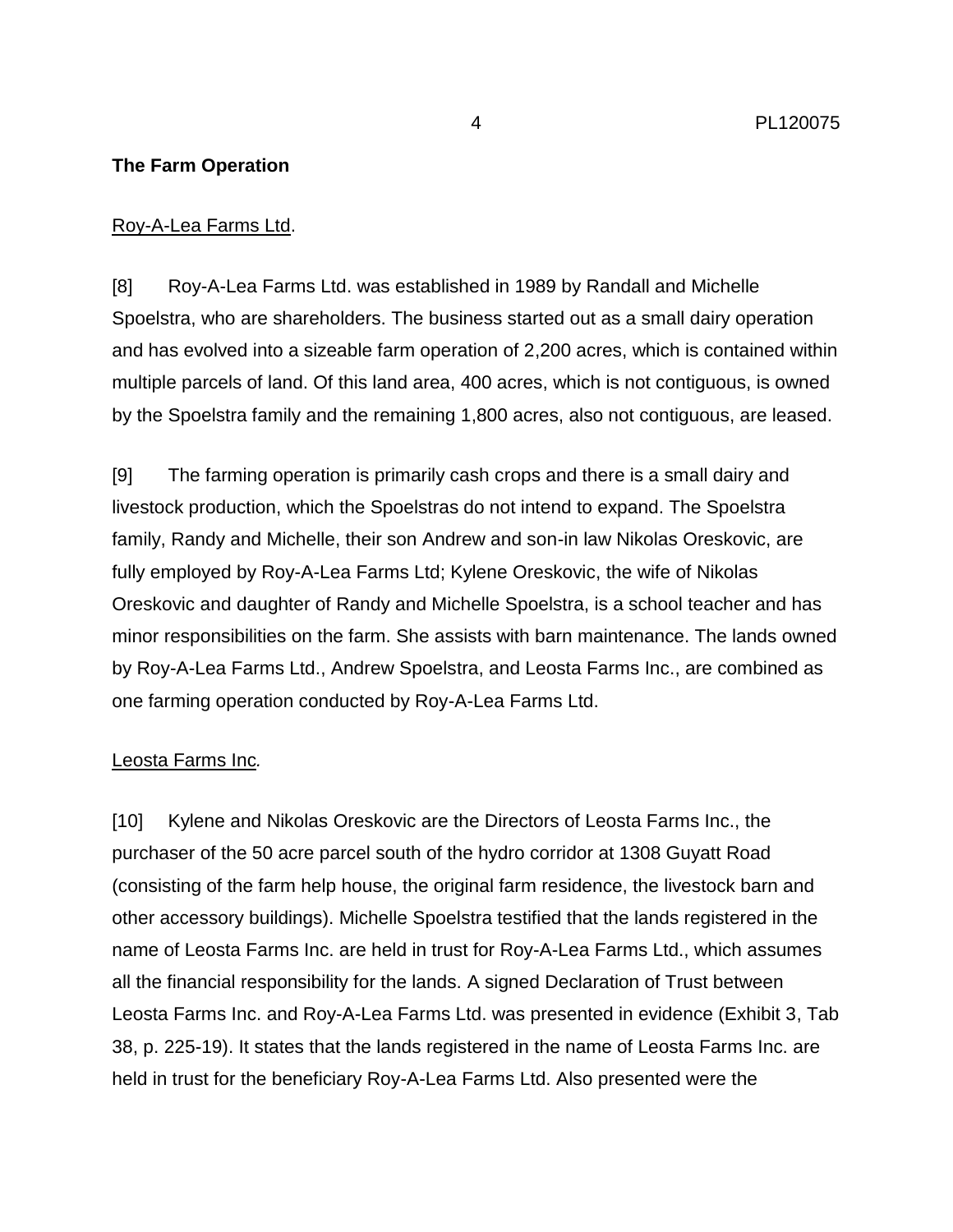mortgage documents which state that Randall and Michelle Spoelstra, Kylene and Nikolas Oreskovic are guarantors for the mortgage on the lands purchased by Leosta Farms Inc.

## **The Issues**

- [11] These are the main issues raised by this appeal:
	- A. Is there a farm consolidation to permit a lot creation for a residence surplus to a farming operation?
	- B. Is a farm help house eligible to be severed as a residence surplus to a farm operation as a result of a farm consolidation?
	- C. Does the application comply with the Minimum Distance Separation formulae?

## **The Applicable Law**

[12] The subject property is within a prime agricultural area. Policies concerning lot creation in prime agricultural areas are found in the Provincial Policy Statement ("PPS"), the Greenbelt Plan, and in the area specific policy documents, which in this case are the Hamilton Wentworth Official Plan, the Glanbrook Official Plan and the City of Hamilton Rural Hamilton Official Plan ("RHOP").

## Provincial Policies

[13] Lot creation is permitted in prime agricultural areas only in the specific circumstances set out under the PPS and the Greenbelt Plan. Of relevance to this application are Policies 2.3.4 of the PPS and 4.6 of the Greenbelt Plan, which permit lot creation for a *residence surplus* to a *farming operation* as a result of a *farm*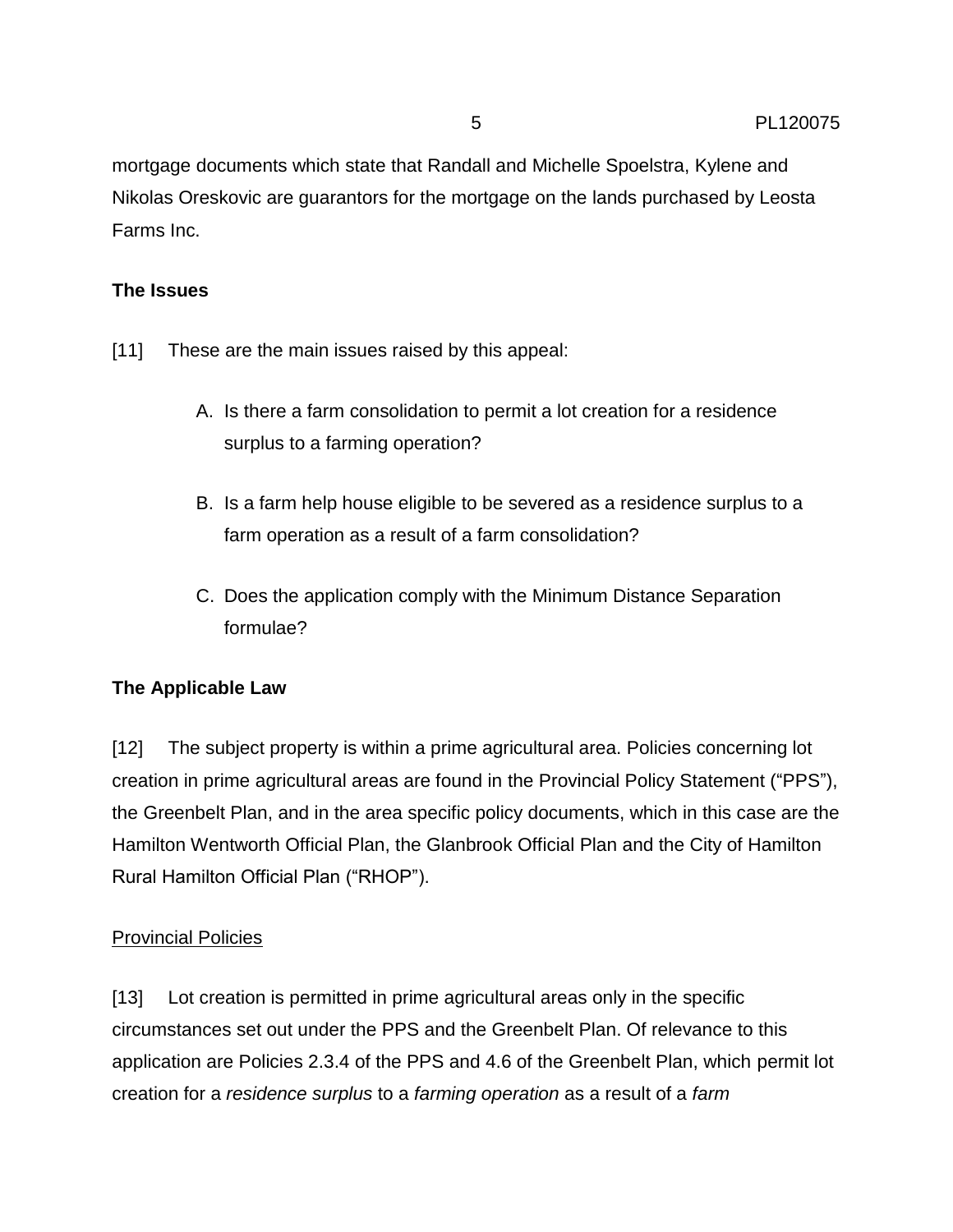*consolidation*. The Greenbelt Plan requires the residence to have been an existing use as of the date that the Plan came into force, which was on December 16, 2004, and this condition is satisfied in this case.

- [14] The PPS provides the following definition:
	- *Residence Surplus to a Farm Operation*: means an existing habitable farm residence that is rendered surplus as a result of farm consolidation (the acquisition of additional farm parcels to be operated as one farm operation).
- [15] The Greenbelt Plan provides further details:
	- *Residence Surplus to a Farm Operation*: means one or 2 or more existing farmer residence is located on lands held under the same ownership as a result of a farm consolidation.
	- *Farm Consolidation:* means the acquisition of additional farm parcels to be operated as one *farm operation* for the purposes of expanding the farm operation and or sustaining the viability or continued *agricultural use* of the lands.
	- *Farm Operation*: means a single farm business comprised primarily of an agricultural use and all of the land holdings and utilized land associated with the farm business.

[16] Both provincial documents require the planning authority to ensure that new residential dwellings are prohibited on the remnant parcel and both stipulate that new land uses, including the creation of lots, shall comply with the MDS formulae.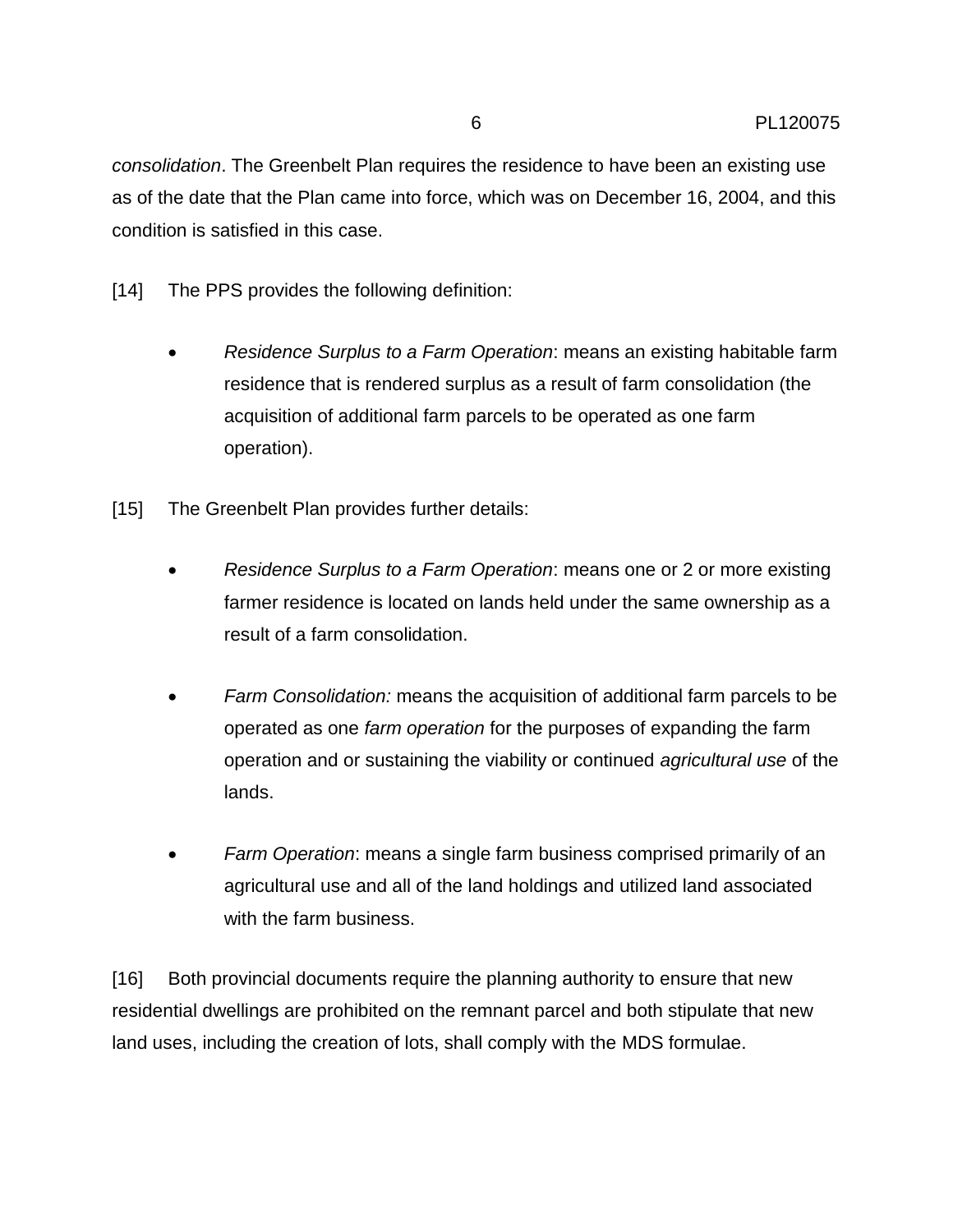## Area-Specific Policies

[17] The City adopted its RHOP on September 27, 2006, which would have repealed the Hamilton Wentworth Official Plan and the Glanbrook Official Plan. However, the RHOP was appealed, and in particular, policies relating to lot creation for surplus farm residences were under appeal. The Application with respect to this matter was made before the decision on the appeal to the RHOP was rendered and therefore the lot creation policies contained in the Hamilton Wentworth Official Plan and the Glanbrook Official Plan (approved by Council in October 1985), are pertinent to this application. The RHOP contains policy changes with respect to lot creation for surplus farm dwellings that are now in effect. Those policies are informative if only to provide an understanding of the Municipality's current approach on those matters and to determine whether this application is in step with the current approach.

## Hamilton Wentworth Official Plan

[18] The Hamilton Wentworth Official Plan (Policy D-8.1) leaves the details of lot creation on prime agricultural lands to the local municipality's Official Plans, with the added provision that those policies must be consistent with the Hamilton Wentworth Official Plan. In this case the Glanbrook Official Plan is the local plan.

[19] These policies are relevant to this application.

## Glanbrook Official Plan

[20] Policy D.2.2.9 provides as follows:

…a severance may be considered for a surplus farm house created as a result of a farm consolidation under policy D.2.2.6….

Policy D.2.2.6 requires the consolidation of agricultural holdings to be by acquisition of abutting lands for the purposes of increasing the size of, or establishing a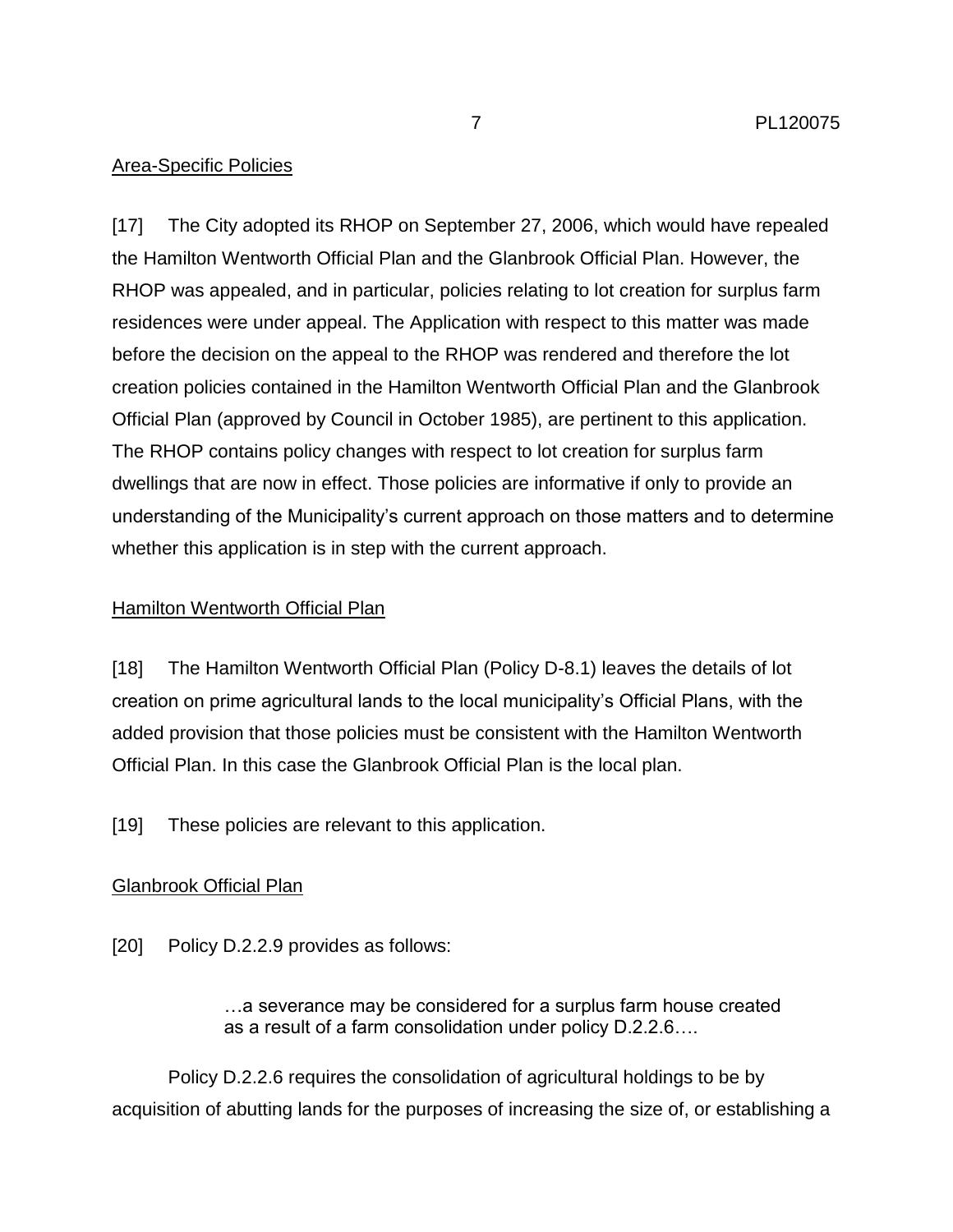viable farm operation.

## Rural Hamilton Official Plan

[21] The now in force RHOP provides policy direction for severance of a surplus farm dwelling as a result of a farm consolidation, on lands that are abutting and on nonabutting lands.

## **Non-Abutting Lands**

- [22] Policy 1.14.2.2:
	- c) In cases of a farm dwelling made to surplus as a result of acquisition as part of a farm operation that does not result in the merging in title of parcels of land, applications for severance of a surplus dwelling shall comply with the following conditions:
		- I. the owner and operator of the farm maintains an existing dwelling on lands that is also part of the consolidated Farm operation;
		- II. the parcels of land comprising the consolidated farm operation shall be a minimum of 38.4 (95 acres) hectares ("ha") in total;
		- III. the parcel of land from which the surplus dwelling is severed shall be a minimum of 8.1 (20 acres) ha in size for lands designated specialty crop on Schedule D Rural Land Designation, or 16.2 hectares (40 acres) in size for lands in the designated Agriculture or Rural on Schedule D -Rural Land Use Designations;
		- IV. prior to granting of final consent one of the following conditions shall be met for the retained Farm parcel as a result of a surplus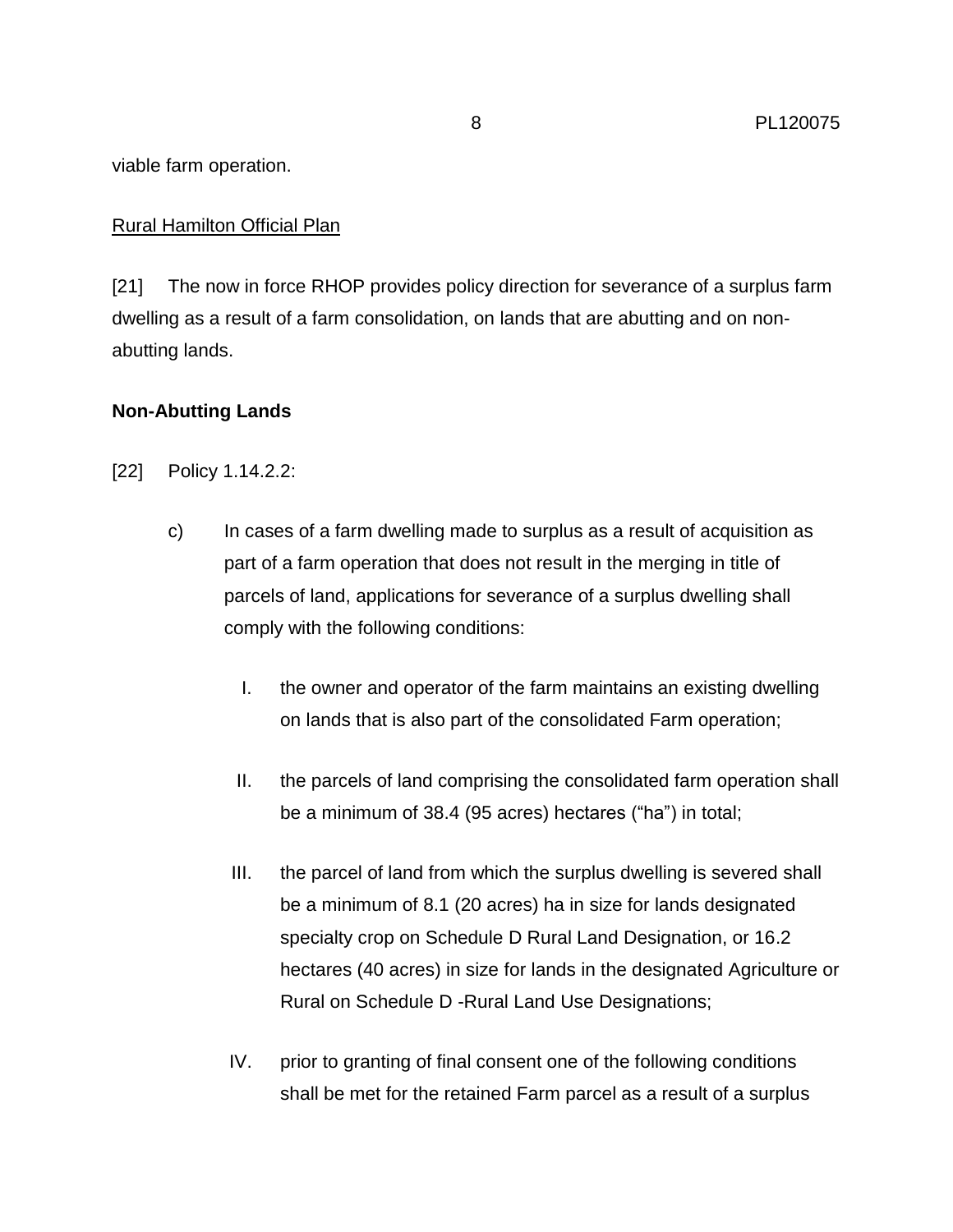farm dwelling severance:

- V. the land owner shall apply for and receive final approval to rezone the farm parcel to prohibit the construction of a dwelling unit; or
- VI. the land ownership grant in favor of the city a restrictive covenant which prohibits the construction of any dwelling unit.

#### **Abutting and Non-Abutting lands**

d) In all cases where surplus farm dwellings are to be severed the following conditions shall also apply:

- I. the proposed surplus farm dwelling:
	- 1. shall have been built on or before December 16, 2004; and
	- 2. shall be habitable on the date of the application for the surplus farm dwelling severance and it shall meet the city's standards for occupancy without requiring substantial demolition and to new construction.
- II. The surplus dwelling lot shall be a minimum of 0.4 ha (1 acre), or such larger area as may be required by Section C .5 .1, sustainable private water and wastewater services of this plan;
- III. A private water well and a private sewage disposal system shall be provided in accordance with sections C .5 .1, sustainable private water and wastewater services of this plan
- IV. The shape and dimension of the surplus farm dwelling lot shall: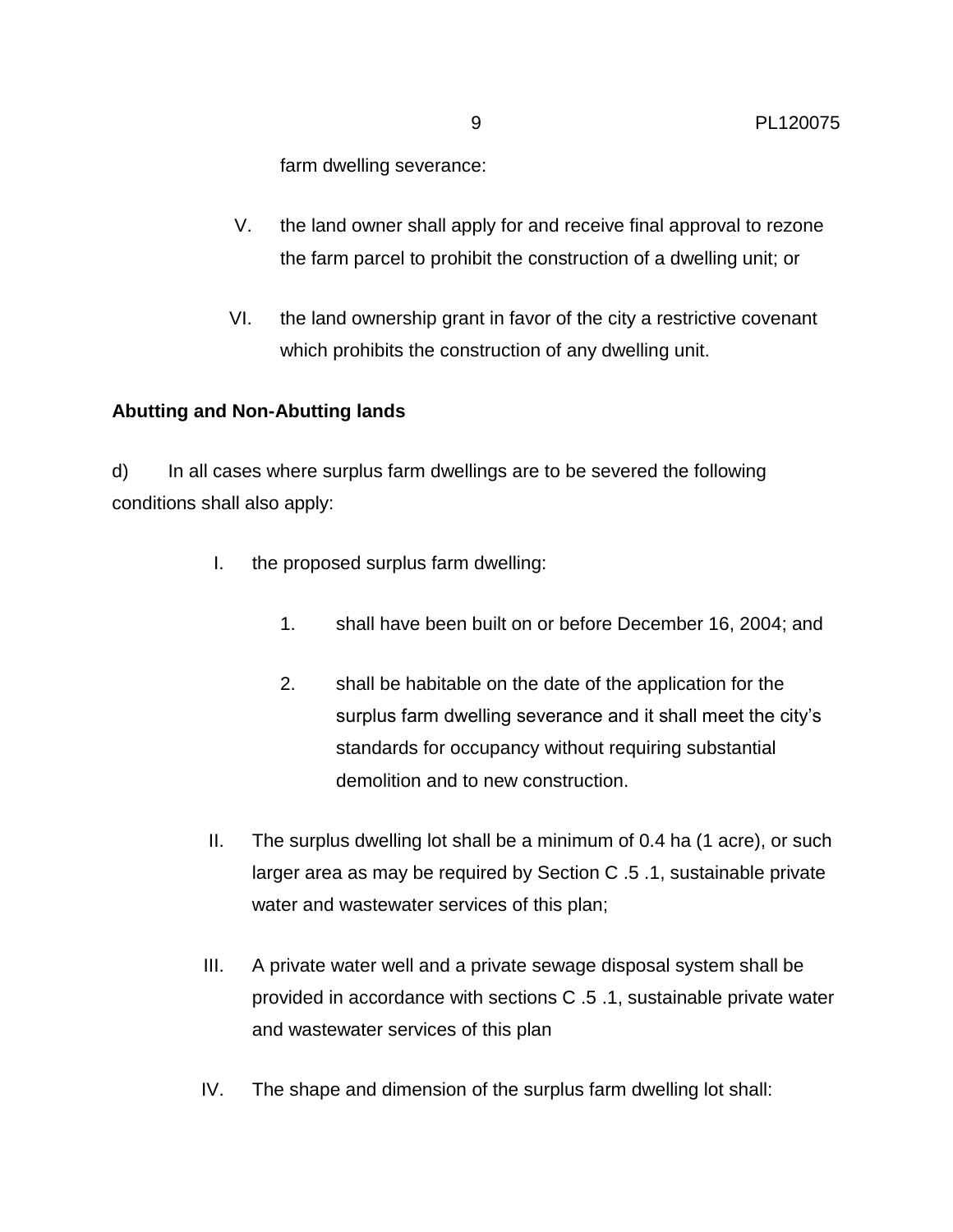- 1. not impair agricultural operations on the retained land is;
- 2. generally not exceed a debt of 122 m (400 feet);
- V. The surplus dwelling lot shall not include barns or other farm buildings which are not suitable to be used as accessory structures to a residential use prescribed by the zoning bylaw, and no such buildings or structures shall be used for industrial or commercial purposes.
- VI. Where a barn or other farm building exists within the immediate vicinity of the surplus residents, the city may require demolition of the barn.

[23] All of the relevant area specific planning documents require compliance with the MDS formulae.

## **Analysis and Findings**

## A. *Has there been a farm consolidation?*

[24] The debate on whether there is a farm consolidation to permit creation of a lot for a surplus residence has raised these questions:

- 1. To permit severance of a surplus dwelling is the farm consolidation limited to the acquisition of abutting lands, as specified by Policy D.2.2.6 of the Glanbrook Official Plan?
- 2. Does a farm consolidation require common ownership by the farm operator?

[25] Notwithstanding Policy D.2.2.6 of the Glanbrook Official Plan, the Board finds that the answer to the first question is that a farm consolidation is not limited to the acquisition of abutting lands.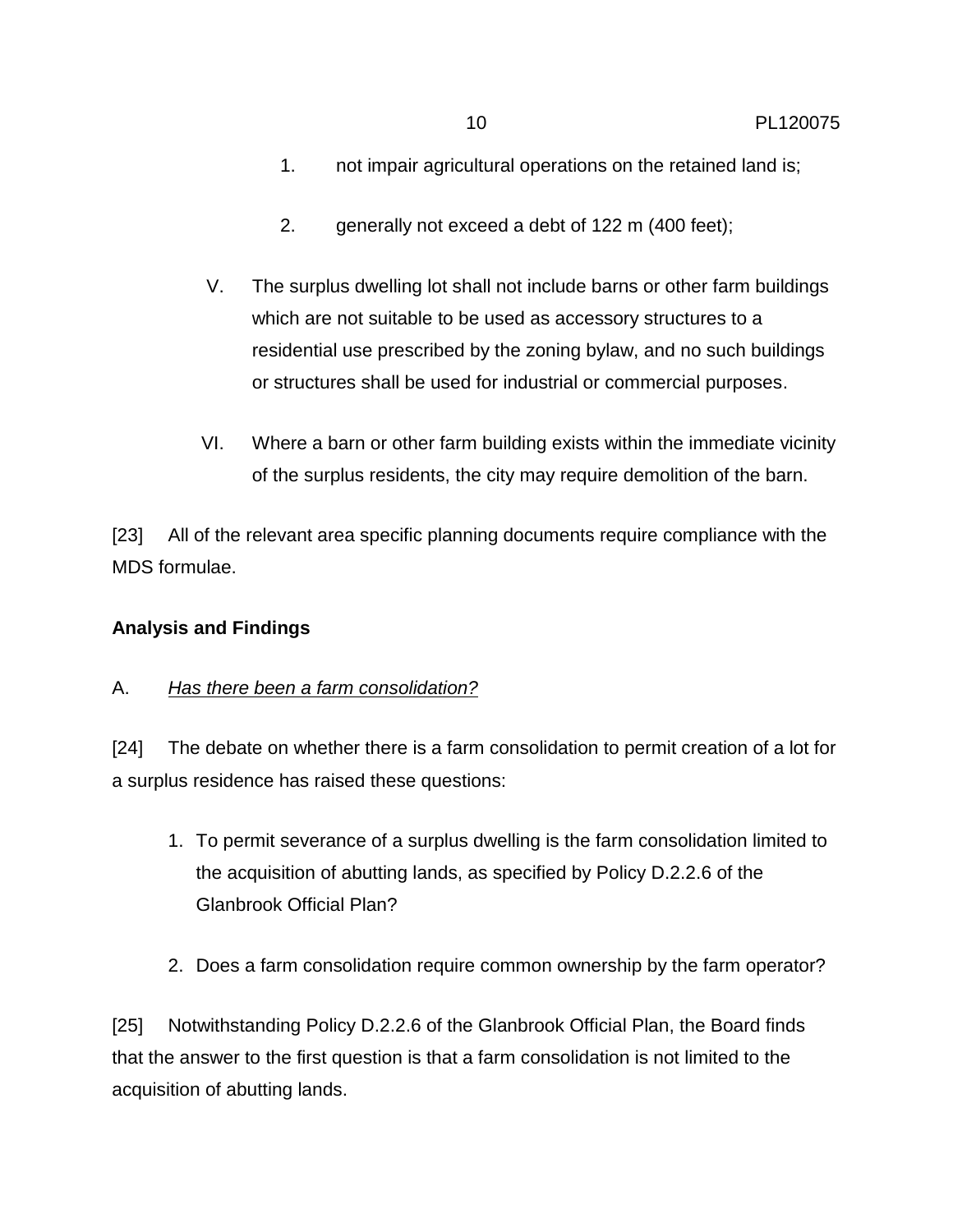[26] Neither the PPS nor the Greenbelt Plan stipulates that requirement. The Board fully recognizes that the provincial policy documents represent minimum standards and that the official plan is the most important vehicle for implementation of provincial policies and can require more stringent standards. However, to protect provincial interests, planning authorities are required to keep their official plans up to date. Lot creation policies of the Glanbrook Official Plan date back to the 1980s. Much has changed in agricultural practices since then and there are now new policies in effect in the municipality that respond to the sector's changing economic realities.

[27] The Board heard evidence from Agrologist, Jerome Haggarty, that between 1996 and 2006, there was a reduction of over 10,000 farms in the Province of Ontario ("Province"), but commensurate with farm reductions, there was an increase, overall, in the size of farm operations, with acquisition of leased and owned lands. Mr. Haggarty testified that this trend to increase farm sizes is directed at farm operations realizing economies of scale. That is, it becomes feasible for farm operations to acquire new technologies to be more efficient and therefore more competitive globally. He testified that although larger farms represented only 15% of all farms in the Province, they accounted for 72% of the gross receipts reported in 2000, and this trend has continued.

[28] Roy-A-Lea Farms Ltd. is a farm operation that fits within that model. It has a land base of 2,200 acres of owned and leased lands; it is a large farm corporation.

[29] The Province's interest is Ontario's long-term prosperity, which includes protecting agriculture. Any policy that would impede sustainability of farm operations would not be in keeping with provincial interest. For farms to operate efficiently and be able to compete globally, it may be necessary to acquire more lands. Abutting lands may not be available to increase the size of a farm operation, and indeed the RHOP now provides for that condition. The RHOP is fully operative, though not in effect at the time the application was made. The lot severance policies have been updated to recognize the well-established trend towards larger farm operations through acquisitions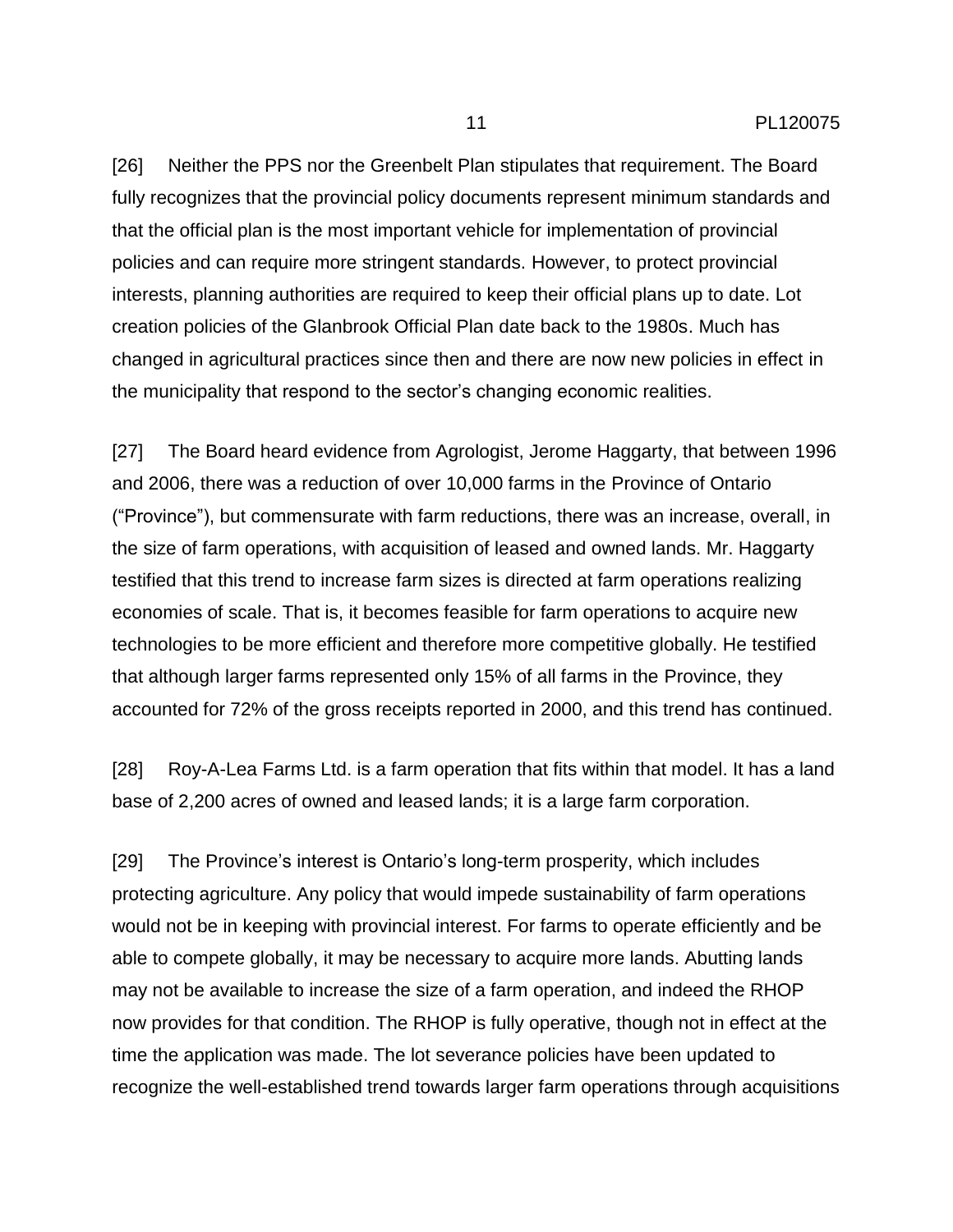of parcels of land as part of a farm operation that do not necessarily abut or result in the merging of title. The RHOP permits a farm dwelling to be made surplus as a result of non-abutting acquisitions and sets out conditions for such severances. All those conditions are met by this application.

[30] With respect to the second question, on whether farm consolidation requires common ownership by the farm operator, the City argued that it does and submitted that there has been no acquisition of additional farm parcels for the purpose of a consolidation. The Board disagrees. The Board accepts the Applicants' position that a consolidation has occurred. The Board finds that additional farm lands have been added to the acreage operated by Roy-A-Lea Farms Ltd.

[31] The Board heard evidence that the lands are held in trust by Leosta Farms Inc., for the beneficiary Roy-A-Lea Farms Ltd. The City submits that Roy-A-Lea Farms Ltd. is a legal entity separate and distinct from Leosta Farms Inc., and the Board should reject the evidence of the trust, as evidence of consolidation as the trust is not irrevocable; it can be rescinded mutually by Leosta Farms Inc. and Roy-A-Lea Farms Ltd. at any time and is therefore not evidence of any permanent consolidation.

[32] The Board finds that it is unnecessary to consider the trust agreement. The Board finds on the facts presented at this hearing that there has been a farm consolidation.

[33] The Board finds that the newly acquired parcels north and south of the hydro lines at 1308 Guyatt Road, have been consolidated with the other lands assembled by the Spoelstra family under one farm operation conducted by Roy-A-Lea Farms Ltd. The Board finds that this arrangement does not offend the definition of "farm consolidation" under any of the applicable planning documents. The most stringent definition found in any of the documents states that a farm consolidation means "the acquisition of additional farm parcels be operated as one farm operation for the purpose of expanding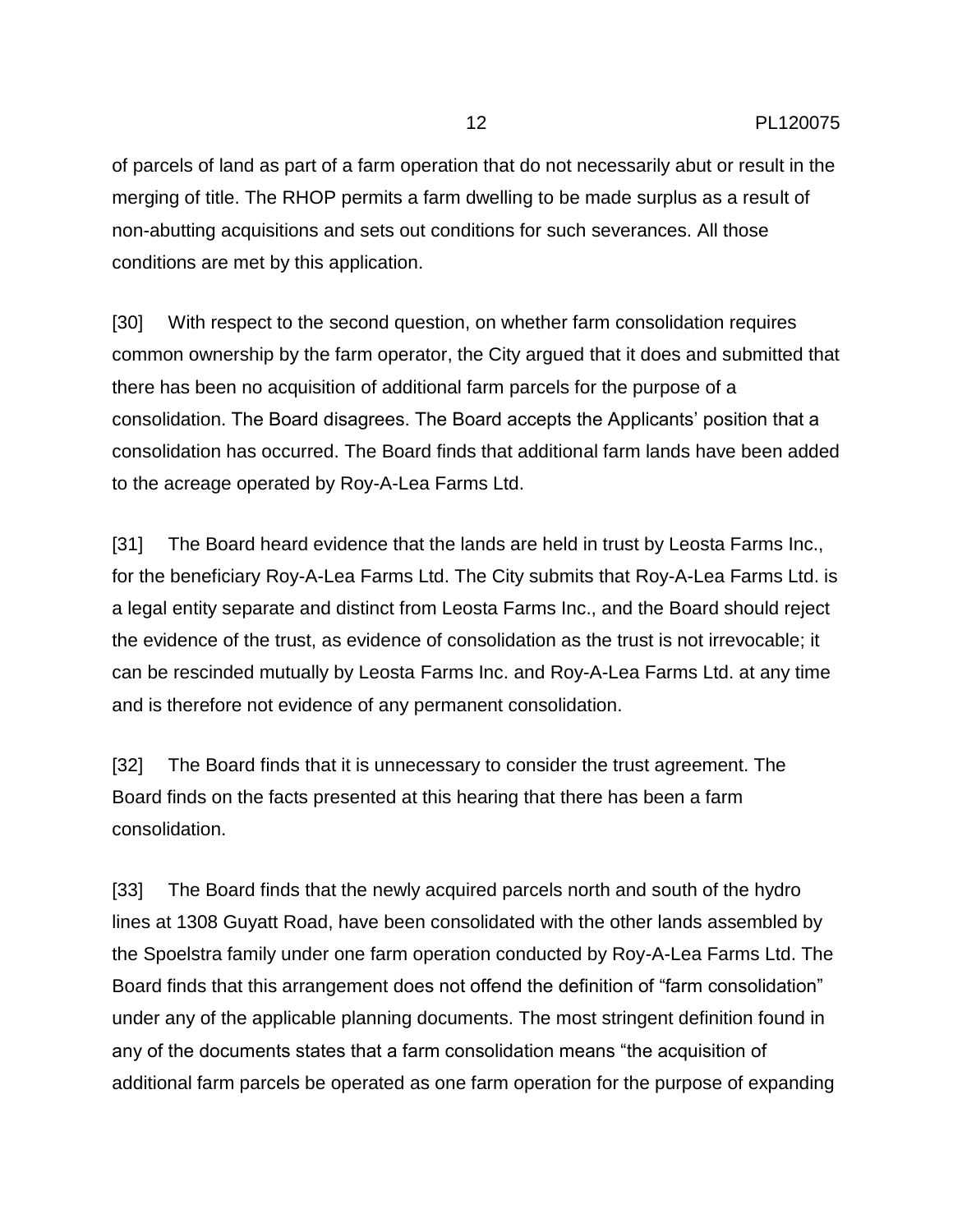the farm operation and or sustaining the viability or continued agricultural use of the land." The Board finds the situation in this case answers the definition of "farm consolidation".

[34] Accordingly, the Board finds that the Applicants have satisfied the requirement for a consolidation to occur to permit a lot creation for a residence surplus to the farm operation.

## B. *Is the farm help house eligible to be severed as a residence surplus to a farm operation as a result of a farm consolidation?*

[35] The City has argued that a farm help house is not a farm residence. Its use is clearly distinguishable in the Glanbrook Official Plan and the only legal use of the dwelling is its accessory use as a farm help house, which cannot be severed. Further, it ceased to be an accessory use to the farm in 2004 and became surplus then and not as a result of the farm consolidation.

[36] The Board disagrees with the City's position. In the Board's view, the City's argument makes a distinction without a difference. There is no dispute between the parties that the dwelling that was built in 1999 as a farm help house is an existing habitable farm residence. The residence is no longer needed as a farm help house and has not been used for this purpose for some 10 years. It is on that basis that the City argues that it is not a legally existing use and therefore does not conform to the Greenbelt Plan. The City suggests that the residence ought to be demolished although it is sound and was legally constructed, or in the alternative, it should be kept vacant. In the Board's view neither would further the objective to support a viable and sustainable farm operation.

[37] As evidenced by the photographs presented, it is an attractive well maintained bungalow with a footprint of 1900 square feet, with an attached two vehicle garage at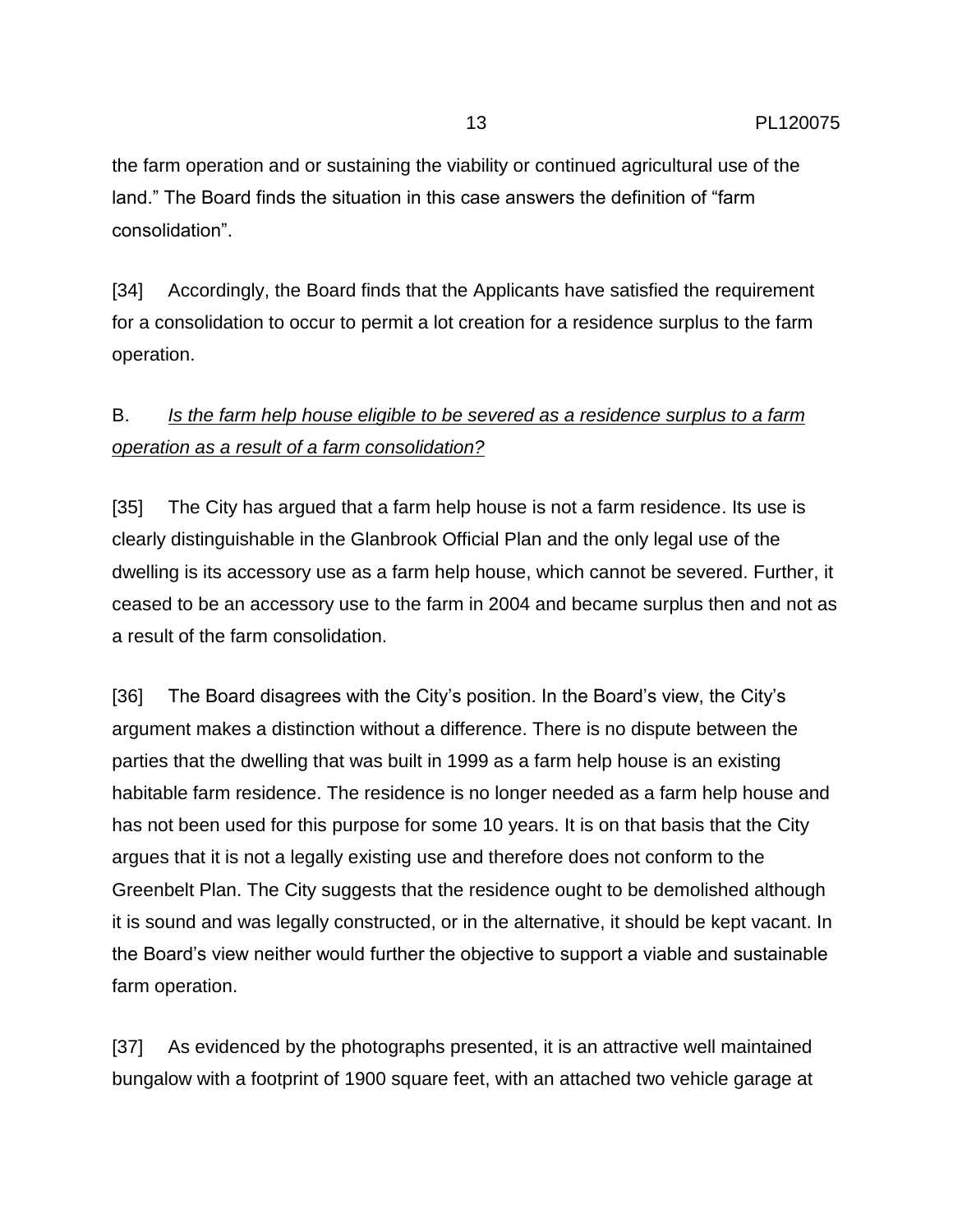the rear of the dwelling of 860 square feet. It possesses all the attributes necessary for a stand-alone single detached dwelling. It is located on Guyatt Road, a public road to which there is direct access the proposed lot frontage would exceed the by-law requirement by a significant margin and the lot area is also in excess of the requirement. It has its own septic system, its own well, and the applicants pointed out that development charges and cash-in-lieu of parkland were paid to acquire a building permit for its development.

[38] The Board finds no impediments within the planning documents that would prevent this residence from meeting the standards that are required for a stand-alone residence. The RHOP has changed its policies on farm labour residences and no longer permits permanent dwellings for that purpose. However, that does not change the permanent nature of the residence in question and it is not caught under the new policies.

[39] The Board therefore finds that in this case, the former permanent farm help house is eligible to be severed as a residence surplus to a farm operation as a result of a consolidation.

## C. *Does the application comply with the Minimum Distance Separation formulae*?

[40] The Board finds that the application does not comply with the MDS formulae.

[41] The Applicants do not dispute the City's contention that the proposed lot line fails to comply with the MDS requirements and the Applicants do not challenge the calculations provided by Mark Dorfman Planner Inc. Mr. Dorfman's calculation indicates that the lot line for the proposed severed lot is approximately 15 metres from the existing barn. By his calculation, the required separation distance, depending on the use, would range from 190 metres to 250 metres.

[42] The Applicants submit that there is no new constraint on the existing livestock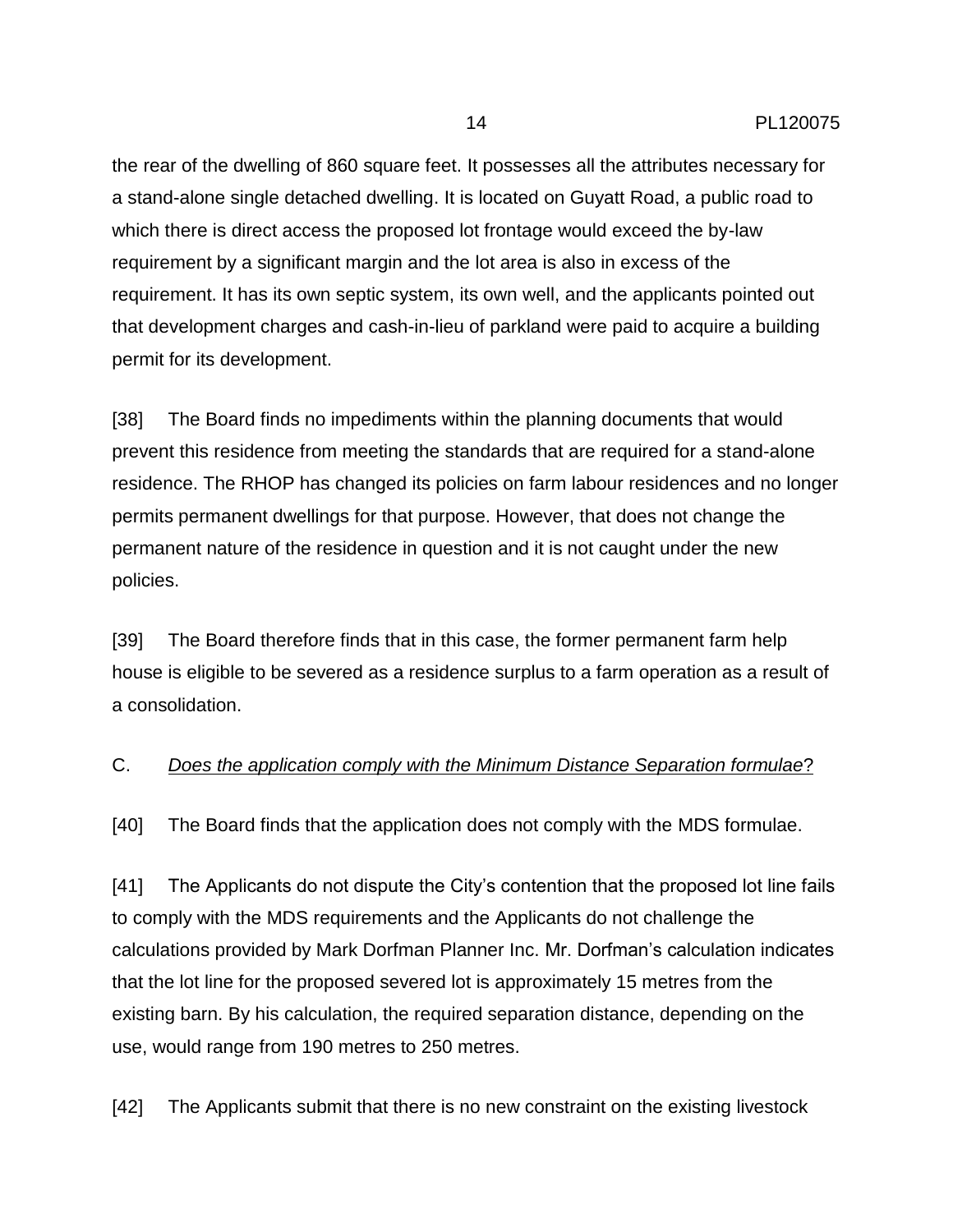facility, or additional odour conflict potential related to the severance. The Applicants argued that there are 12 other residences within close proximity to the livestock facility and within the applicable MDS 1 separation distance; it is therefore meaningless both in terms of mitigation of odour potential for the surplus residence and in terms of the alleviation of potential constraints on livestock facility expansion to apply the MDS formulae. Further, the applicants argued, the surplus dwelling without the severance would typically be occupied by a nonfarm resident and there would be no difference in odour conflict potential and no purpose served in specifying separation distance to mitigate potential odour problems.

[43] While the Applicants' argument may have logical resonance, those arguments do not alter the Board's obligation under the *Planning Act* to make decisions that are consistent with the PPS. The prohibitory language of the PPS regarding compliance with the MDS formulae removes the Board's discretion in this matter.

[44] Policy 2.3.3.3 of the PPS provides as follows:

New land uses, including the creation of lots, and new or expanding livestock facilities shall comply with the minimum distance separation formulae.

[45] The Board finds that in this case the application does not meet the implementation guidelines and does not qualify as an exception. The Implementation Guidelines state that "MDS 1 is applied to a proposed lot with an existing dwelling when the dwelling is presently located on the same lot as the subject livestock facility", which is the case in this instance. However, there is an exception provided by Implementation Guideline 12, which states:

> MDS 1 is applied to new proposed development, even though there may be existing non-agricultural uses that do not conform to MDS one requirements. Where there are 4 or more existing and nonfarm uses closer to the subject livestock facility and in immediate proximity to the current application, MDS 1 will not be applied. The